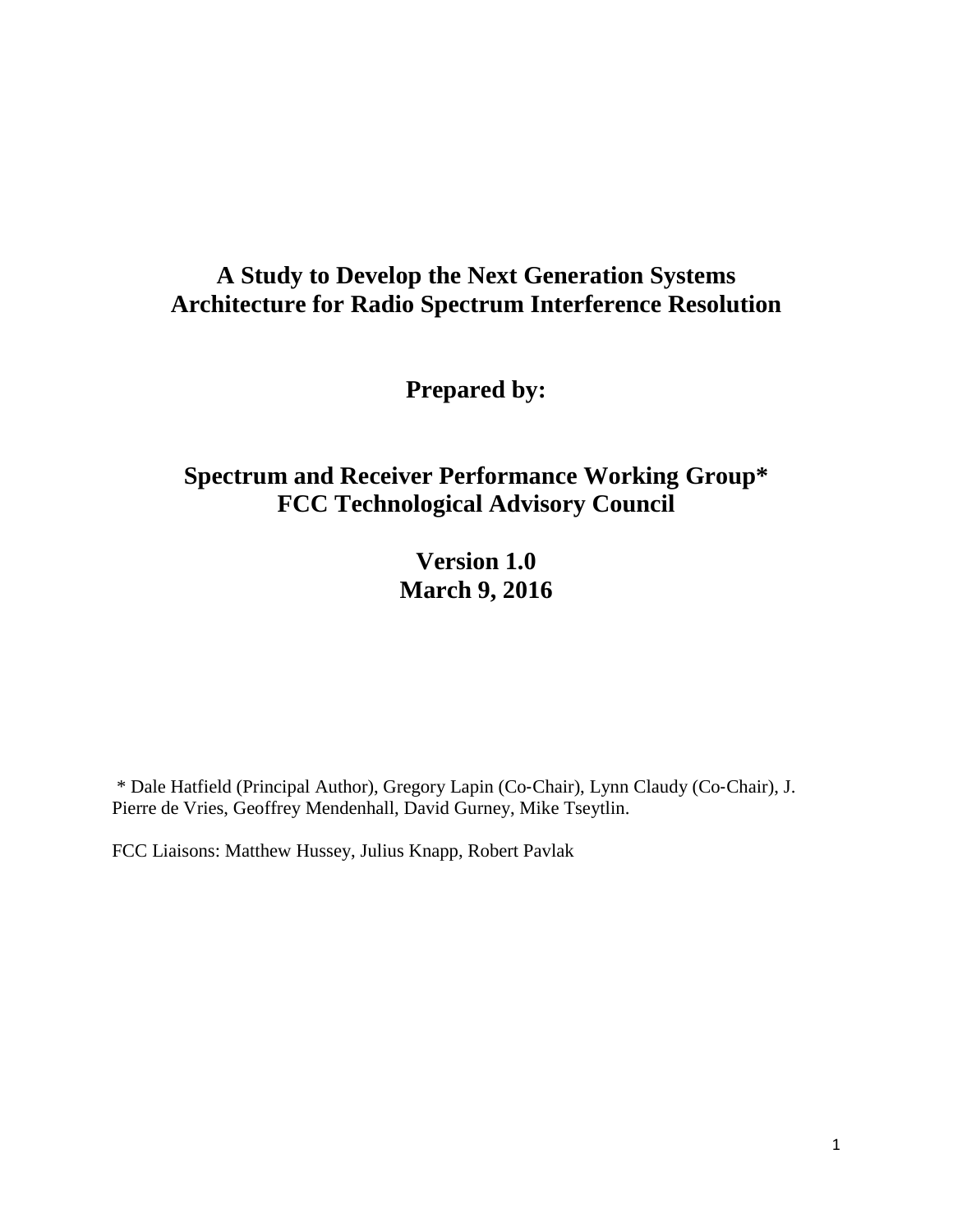#### **Preface**

This preliminary Statement of Work for a Study to Develop the Next Generation Systems Architecture for Radio Spectrum Interference Resolution was prepared by the Spectrum and Receiver Performance Working Group of the FCC's Technological Advisory Council (TAC) and approved at a meeting of the TAC membership on March 9, 2016. This document was prepared to encourage the FCC, other government agencies and the academic and private sectors to facilitate the undertaking of such a study by (a) cooperating in refining and completing the Statement of Work, (b) identifying potential funding sources, (c) establishing a governing structure for overseeing the accomplishment of the work, and (d) identifying potential performers of the tasks identified. The urgent need for the study is described in the Statement of Work included herein. The TAC recommends that the FCC work on its own account, and with other government agencies and the academic and private sectors, to facilitate the undertaking of such a study by engaging in the four activities identified above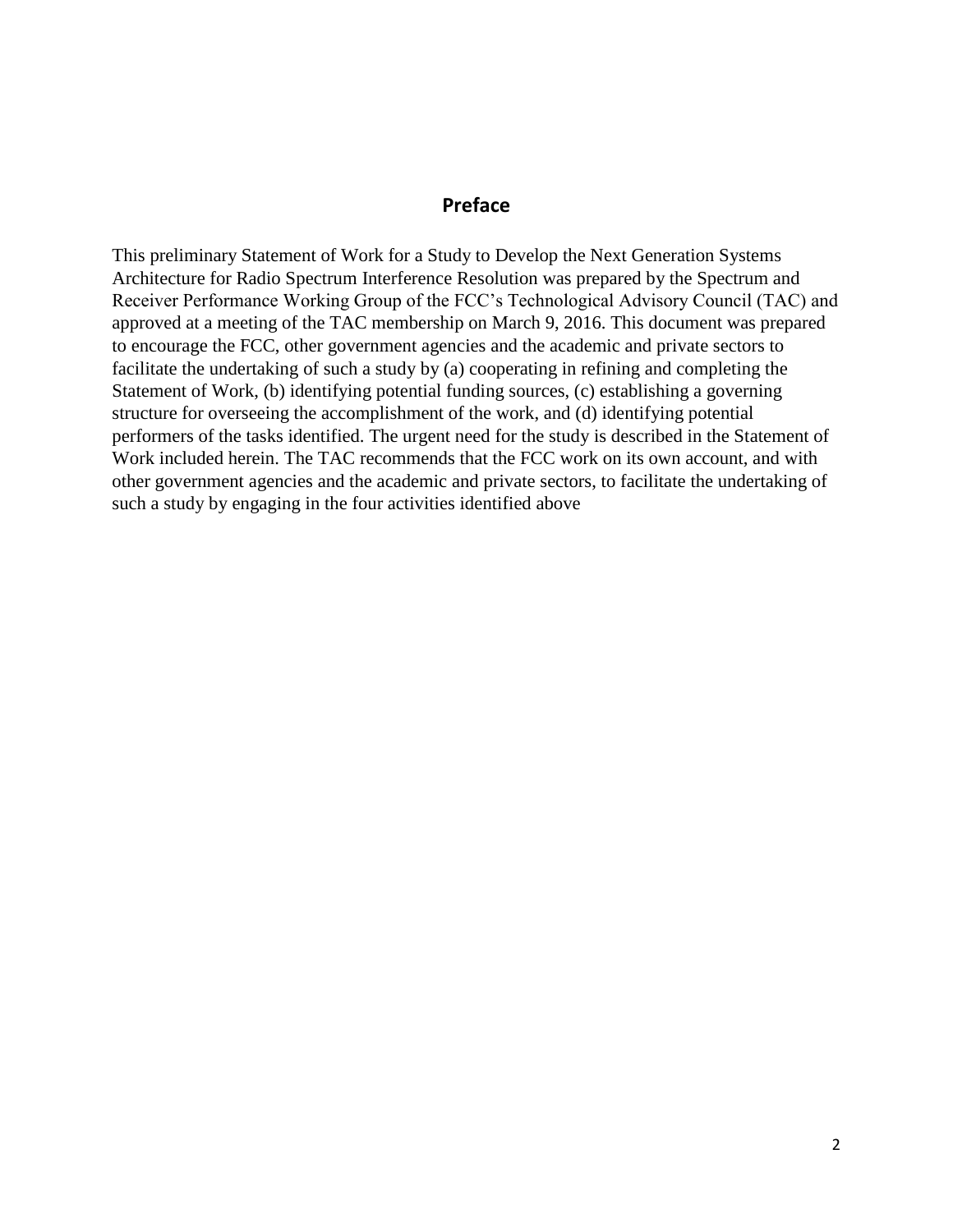# **Table of Contents**

### **1. Introduction and Background**

## **2. Objective**

### **3. Scope of Work**

### **4. Specific Tasks/Key Activities**

- a. Document the Traditional Radio System Environment
- b. Study and Document the Changes Occurring in the Radio System Environment and the Challenges Associated with Them
- c. Identify, Analyze and Document Improved Capabilities for Detecting, Classifying/Identifying, Locating, Reporting, Mitigating, and Remediating Interference
- d. Identify Current and Evolving Radio Spectrum Interference Resolution Requirements
- e. Identify, Analyze and Document Privacy Issues Associated with the Development of the Next Generation Systems Architecture for Radio Spectrum Interference Resolution
- f. Identify, Analyze and Document Potential Cybersecurity Issues Associated with the Development of the Next Generation Systems Architecture for Radio Spectrum Interference Resolution
- g. Develop the Next Generation Systems Architecture for Radio Spectrum Interference Resolution

### **5. Period of Performance**

### **6. Deliverables**

### **7. Cost and Resources**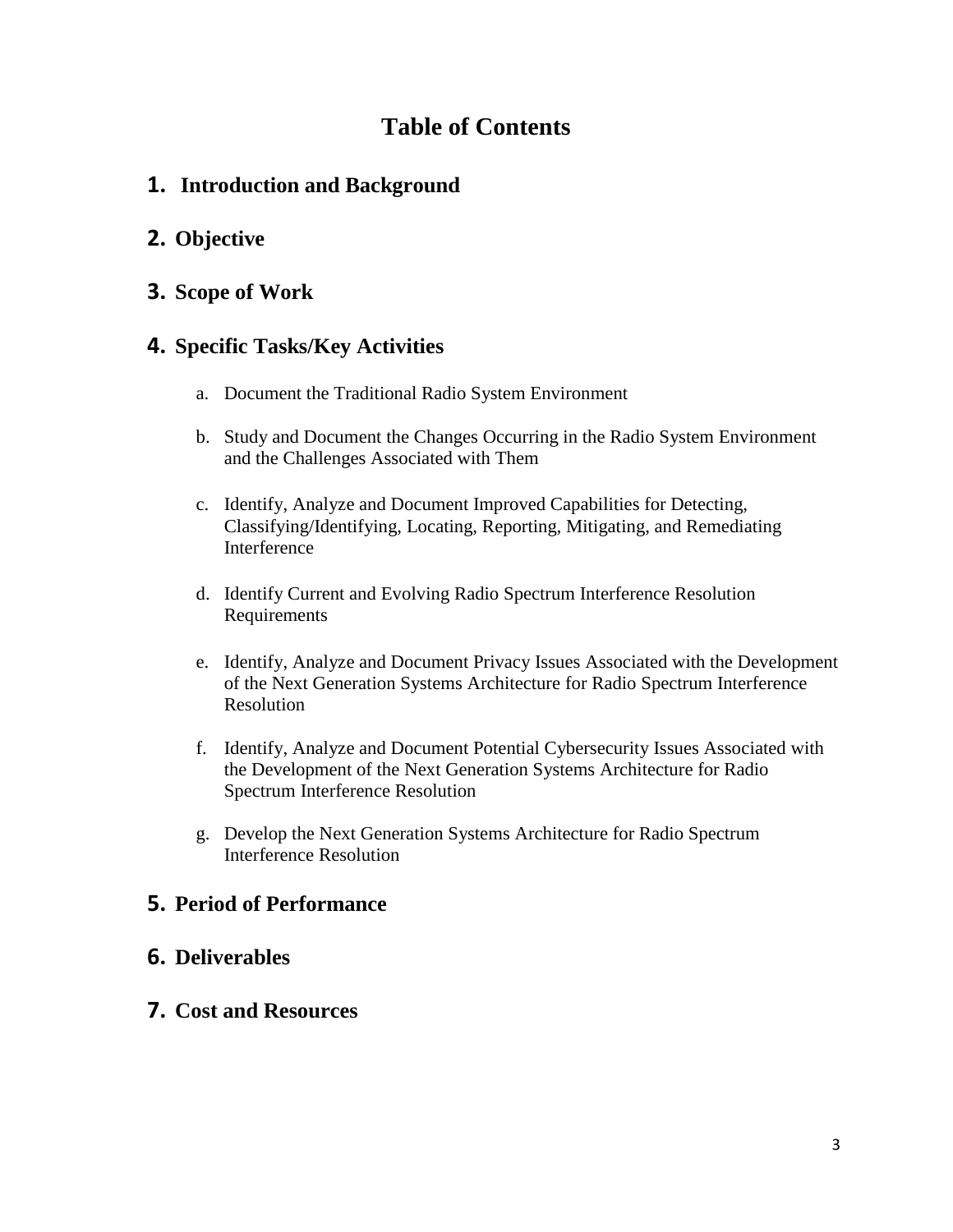# **A Study to Develop the Next Generation Systems Architecture For Radio Spectrum Interference Resolution**

### **1. Introduction and Background**

l

The exponential growth in demand for access to and use of the radio spectrum is well documented. It is being driven by (a) a combination of more users using more devices and often consuming more bandwidth per device and (b) the requirements of emerging radio-based systems designed to offer new services important to both government and civilian users. An example of the former is the growth in mobile data. A frequently cited annual report from Cisco Systems<sup>1</sup> stated that global mobile data traffic has grown 4,000-fold over the past 10 years and almost 400-million-fold over the past 15 years. It went on to report that mobile data traffic in 2015 grew by 74 percent globally and by 55 percent in the U.S. The report cites a host of reasons for current and future growth, including the dramatic increase in the amount and technical quality of video traffic conveyed due to the proliferation of advanced multimedia uses. In a recent forecast, Gartner, Inc. projected that the Internet of Things (IoT) would be the fastest growth sector in terms of radio emitters and would reach 21 billion devices by  $2020$ <sup>2</sup> Other examples of rapidly emerging radio services are new types of aeronautical and space systems including, among many others, unmanned aircraft systems (UAS) and Low Earth Orbiting (LEO) satellites. All of these new systems offer the potential of significant public benefits, but also often present unique challenges in terms of interference issues in both transmitting and/or receiving. Adding to the challenge of trying to accommodate intentional radiators is the growing presence of other electrical and electronic devices that unintentionally or incidentally emit radio waves or that are susceptible to the increased density of radio waves that are present.

From a high-level perspective, spectrum management techniques used in response to this explosion in demand include (a) increased densification in both the frequency dimension (e.g., through reduced guard bands) and the space dimension (e.g., through increased frequency reuse) and (b) following the vision set forth in a 2012 Presidential Council of Advisors on Science and Technology ("PCAST") Report,<sup>3</sup> facilitating dynamic sharing in the time, frequency and space dimensions through the use of sophisticated Spectrum Access Systems that rely upon geolocation data-bases and/or spectrum sensing for their operation.

While these approaches, along with more traditional approaches such as using more sophisticated modulation and signal compression techniques are laudable, they change in fundamental ways the vulnerability of the associated systems to both intentional and

<sup>1</sup> Cisco. (2016, Feb. 3). *Cisco Visual Networking Index: Global Mobile Data Traffic Forecast Update, 2015–2020*  [Online]. Available: [http://www.cisco.com/c/en/us/solutions/collateral/service-provider/visual-networking-index](http://www.cisco.com/c/en/us/solutions/collateral/service-provider/visual-networking-index-vni/mobile-white-paper-c11-520862.pdf)[vni/mobile-white-paper-c11-520862.pdf](http://www.cisco.com/c/en/us/solutions/collateral/service-provider/visual-networking-index-vni/mobile-white-paper-c11-520862.pdf)

<sup>2</sup> Gartner. (2015, Nov. 10). *Gartner Says 2.4 Billion Connected "Things" Will Be in Use in 2016, Up 30 Percent from 2015* [Online] Available: <http://www.gartner.com/newsroom/id/3165317>

<sup>3</sup> President's Council of Advisors on Science and Technology. (2012, Jul.). *Report to the President: Realizing the Full Potential of Government-Held Spectrum to Spur Economic Growth* ("PCAST Report") [Online]. *Available at*  <http://go.usa.gov/k27R>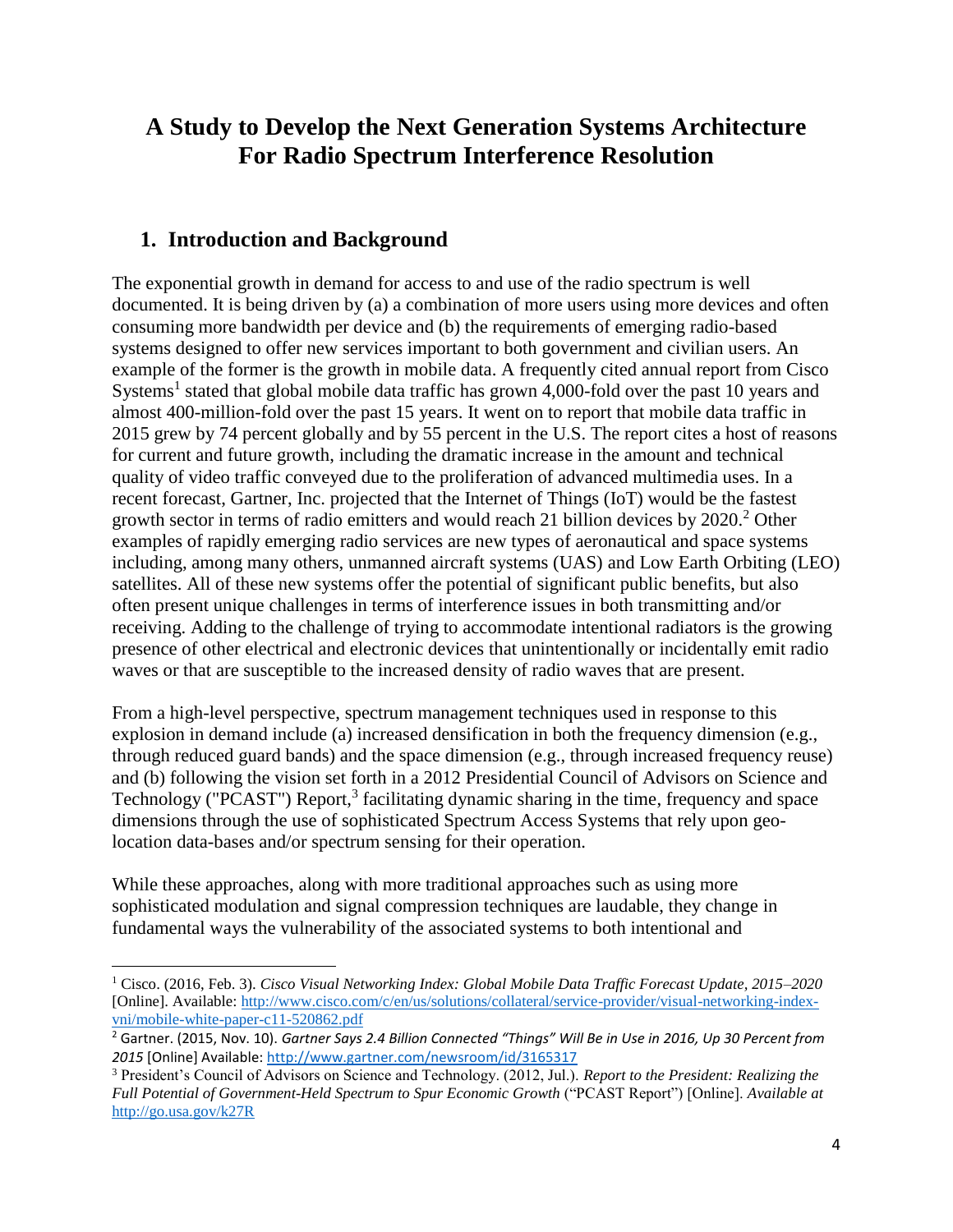unintentional interference. Although it is hoped that largely voluntary collaboration and coordination between and among Federal agencies and the private sector entities involved will be effective in preventing and resolving most interference incidents in an increasingly dynamic shared spectrum environment, fast and effective interference resolution actions will still be needed in cases involving malicious and non-malicious intentional interference that present an immediate threat to the safety of life and to mission critical systems. Incidents involving unintentional interference (or interference produced by incidental radiation) that pose an immediate threat to the safety of life and mission critical systems or which causes harmful interference to other systems or services may require similar, direct regulatory intervention.

Although the techniques outlined above for keeping up with the explosion in spectrum demand have created radio spectrum interference resolution challenges, many of the same, underlying technological developments that make them possible have also led to dramatically improved capabilities for detecting, classifying/identifying, locating, and reporting sources of interference. In combination, these developments suggest an urgent need for a study that uses modern system engineering tools, analyses, and techniques to develop a vastly improved and better coordinated next generation systems architecture for interference resolution. <sup>4</sup> The need for such an architecture is further propelled by the following:

- Existing and future resources for detecting, classifying/identifying, locating, reporting, mitigating and remediating interference are and will, as a practical matter, continue to be scattered across multiple entities, both public and private.
- Budgetary constraints on public entities (e.g., federal agencies) and cost minimization pressures on commercial entities, suggesting the need to avoid unnecessary duplication of facilities and functions.
- The need to automate interference resolution systems in order to speed responses to serious interference incidents and to reduce costs.
- Recent changes in Federal Communications Commission (FCC) enforcement strategies and priorities as reflected in its recent Order addressing Enforcement Modernization.<sup>5</sup>

Failure to develop the next generation systems architecture could lead to unnecessary and costly over-laps in interference monitoring and location equipment and personnel or, at the other extreme, gaps in equipment and personnel that would slow and reduce the effectiveness of responses to serious interference incidents involving the safety of life and property and homeland defense. Such an architecture would facilitate the ability of today's radio spectrum interference

 $\overline{\phantom{a}}$ 4 In the systems engineering design process, systems architecting refers to "the partitioning of a system into components, the defining of interfaces among these components and the processes that govern their changes over time." See Robinson, C. (2013, Apr.). *Big 'A' Systems Architecture* [Online]. Available: [http://dau.dodlive.mil/files/2013/04/Robinson.pdf.](http://dau.dodlive.mil/files/2013/04/Robinson.pdf) Systems architecting is also explored in more detail in Section 4.g below.

<sup>5</sup> Federal Communications Commission. (2015, Jul. 16). *In the Matter of Reorganization of the Enforcement Bureau's Field Operations,* FCC 15-81 [Online]. Available: [https://apps.fcc.gov/edocs\\_public/attachmatch/FCC-15-](https://apps.fcc.gov/edocs_public/attachmatch/FCC-15-81A1.pdf) [81A1.pdf](https://apps.fcc.gov/edocs_public/attachmatch/FCC-15-81A1.pdf)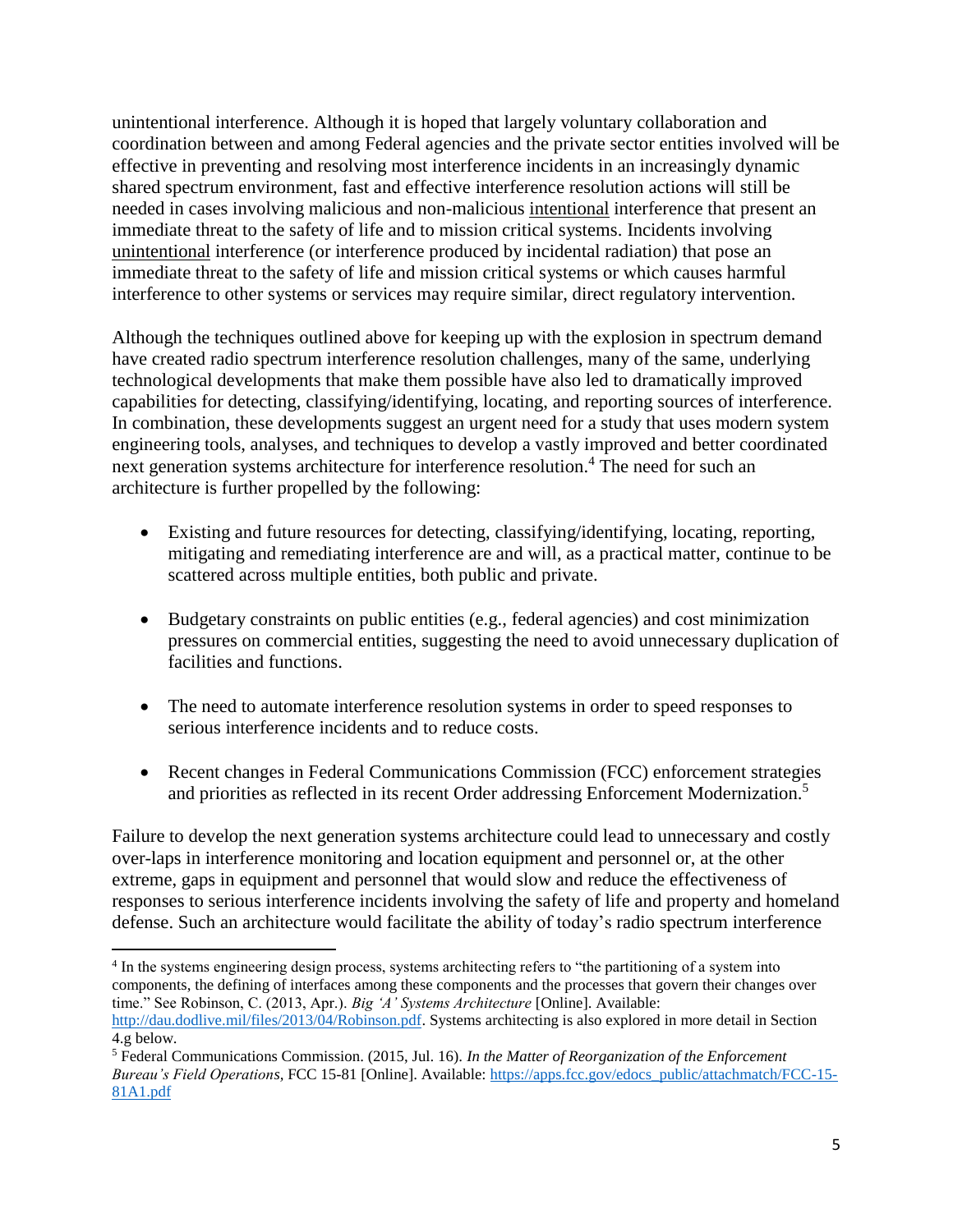resolution systems to evolve efficiently and effectively in the face of rapid technological changes.

Finally, the lack of a next generation systems architecture and any associated inability to (a) limit the number of incidents of harmful and disruptive interference and (b) resolve them quickly when they do occur, could also undermine the value of dynamically shared spectrum to commercial entities and the willingness of Federal government agencies to share their spectrum. This would put into serious jeopardy the presidential goal of making an additional 500 MHz of spectrum available for commercial use by  $2020<sup>6</sup>$  and result in the loss of the substantial economic and social benefits associated with further advances in wireless systems and services.

# **2. Objective**

The objective of this study is to develop the next generation systems architecture for radio system interference resolution in spectrum management that is responsive to the challenges and opportunities outlined above and described in more detail in Section 4 below.

## **3. Scope of Work**

 $\overline{\phantom{a}}$ 

The terms "spectrum management," "interference resolution," and "enforcement" are broad in scope and sometimes ambiguous. For the purpose of this study, spectrum management is defined to include both the organizations (such as regulators, multi-stakeholder groups, trade associations and operators) and activities (from rulemaking to monitoring and remediation) that strive to obtain maximum value from the use of wireless devices, systems and services. Among other things spectrum management includes making rules (not only about radio operation but also the allocation and assignment of operating rights), ensuring that the rules are observed, and taking market structure into account where it affects the public interest. For the purpose here, the term interference resolution is defined to mean the elimination of interference between one radio operator and another, including cases where there is mutual interference. Interference resolution can be done by the operators themselves, or it may involve remediation and/or prosecution by the FCC. Interference resolution is thus a part of spectrum management.

The term enforcement has both broad and narrow meanings. In the broad meaning, it refers to interference resolution activities such as those undertaken by the FCC Enforcement Bureau. Those activities can be broken down into a variety of functions, such as monitoring – the observation of radio signals and detection, identification and location of interferers; adjudication – deciding whether observed interference is culpable; remediation, also called enforcement – terminating harmful interference by informal or formal action such as educating operators or imposing fines and seizing equipment. Enforcement is thus one of the tools for interference resolution and it can refer to wide range of activities or just remediation actions alone. To resolve this ambiguity, in the context of this study, enforcement is defined to mean the wide range of

<sup>6</sup> B. Obama. (2010, Jun. 28). *Presidential Memorandum: Unleashing the Wireless Broadband Revolution* [Online]. Available: [https://www.whitehouse.gov/the-press-office/presidential-memorandum-unleashing-wireless-broadband](https://www.whitehouse.gov/the-press-office/presidential-memorandum-unleashing-wireless-broadband-revolution)[revolution](https://www.whitehouse.gov/the-press-office/presidential-memorandum-unleashing-wireless-broadband-revolution)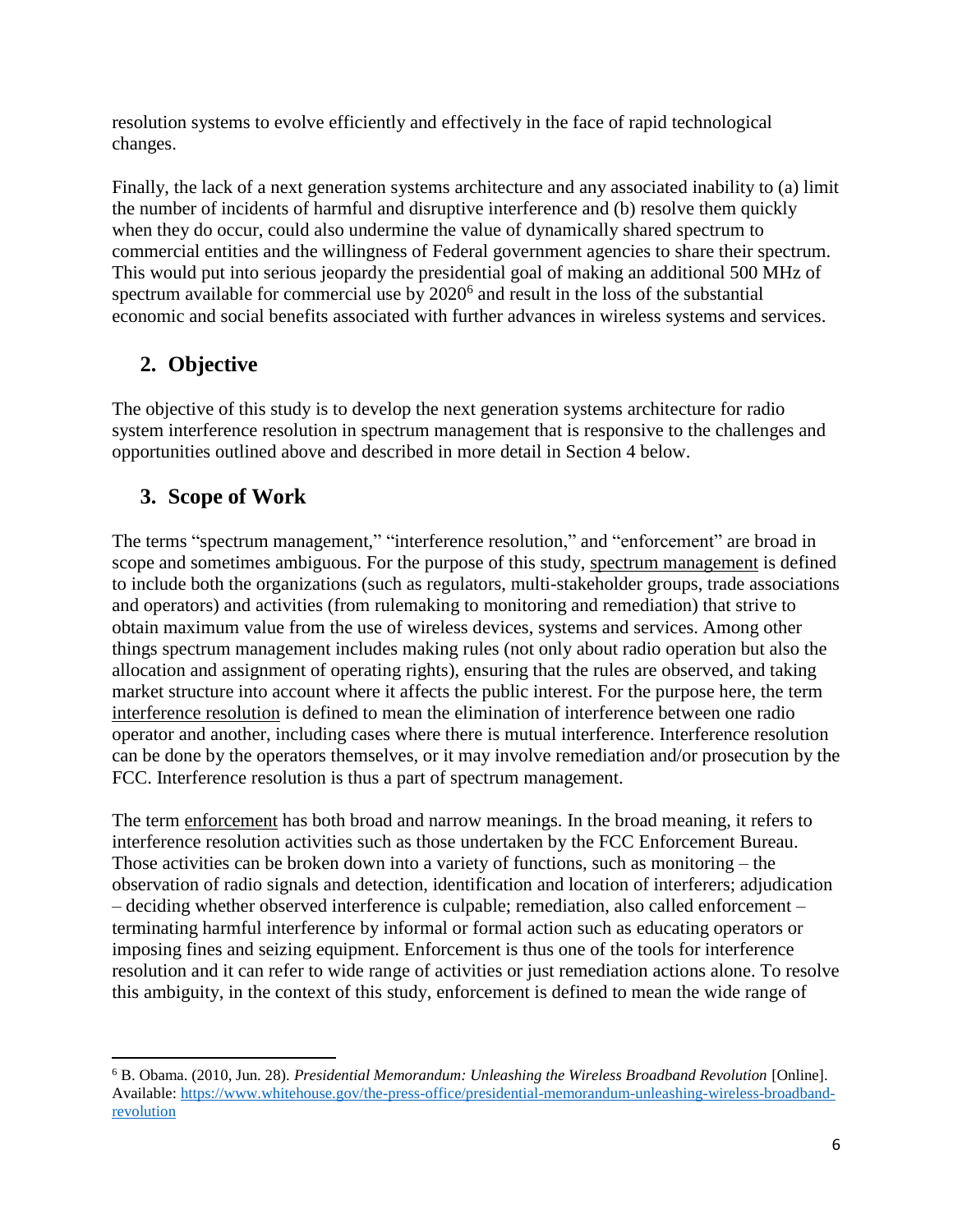activities associated with interference resolution while remediation is defined to mean the much narrower set of education and punitive activities.

Activities associated with interference resolution are typically divided into two categories – *ex ante* and *ex post* (that is before and after the fact). *Ex ante*, in this context, refers to preventative measures taken in advance to eliminate or minimize subsequent incidents of radio interference. *Ex post* refers to actions taken after interference occurs. Examples of *ex ante* activity include making appropriate rules; authorizing equipment to ensure that devices operate in compliance with the rules or, say, educating the public about the negative consequences of buying and using an unapproved cellular radio jamming device. An example of an *ex post* measure would be a punitive, remediation action taken against the user of such a device once it had been put into service. The focus of the study proposed herein is on *ex post* systems and activities associated with interference detection, classification/identification, location, reporting, mitigating, and remediation. 7

In Section 1 above, a distinction was made between non-malicious intentional interference and unintentional interference. An example of intentional interference without malicious intent would be an employer who uses an unauthorized device to jam cellular signals to prevent employees from making cellular calls or texting while engaging in hazardous activities. An example of unintentional interference would be interference inadvertently produced by an improperly aligned transmitting antenna lobe. The remaining category is malicious, intentional interference that conceivably could be produced by individual criminals, organized crime groups, foreign powers or non-state actors using unauthorized devices. While the focus of the study proposed herein is on non-malicious intentional interference and unintentional interference, the systems developed under the next generation systems architecture would obviously be of significant value in interference detection, classification/identification, location, reporting, mitigation, and remediation which is associated with both malicious intentional and nonmalicious intentional interference.

Without resorting to formal technical definitions, the terms Electromagnetic Compatibility (EMC) and Electromagnetic Interference (EMI) are associated with unintended interference that may arise when electrical and electronic (i.e., telecommunications) equipment are operated in close proximity to each other. Under such circumstances the interference may not enter the receiving equipment through the antenna input jack but, for example, through other forms of coupling between the interference source and the receiver. A specific example would be electromagnetic energy that enters a receiver though a poorly shielded enclosure or via an associated power cord. EMC/EMI analyses and spectrum management are closely related but different disciplines and the focus of the study proposed herein it is on the latter rather than the former.

<sup>&</sup>lt;sup>7</sup>Although the focus of the study is on *ex post* interference resolution activities, it is obvious (a) that there is a tradeoff between devoting limited resources to preventative activities versus punitive activities taken after-the-fact and (b) that much can be achieved by well-researched and well-grounded sharing studies conducted and acted upon in advance of deployment. The Federal Communications Commission's Technological Advisory Council recently developed a set of basic principles that should be considered in carrying out such decisions. See FCC Technological Advisory Council, Spectrum and Receiver Performance Working Group. (2015, Dec. 11). *Basic Principles for Assessing Compatibility of New Spectrum Allocations* [Online]. Available:

<https://transition.fcc.gov/bureaus/oet/tac/tacdocs/meeting121015/Principles-White-Paper-Release-1.1.pdf>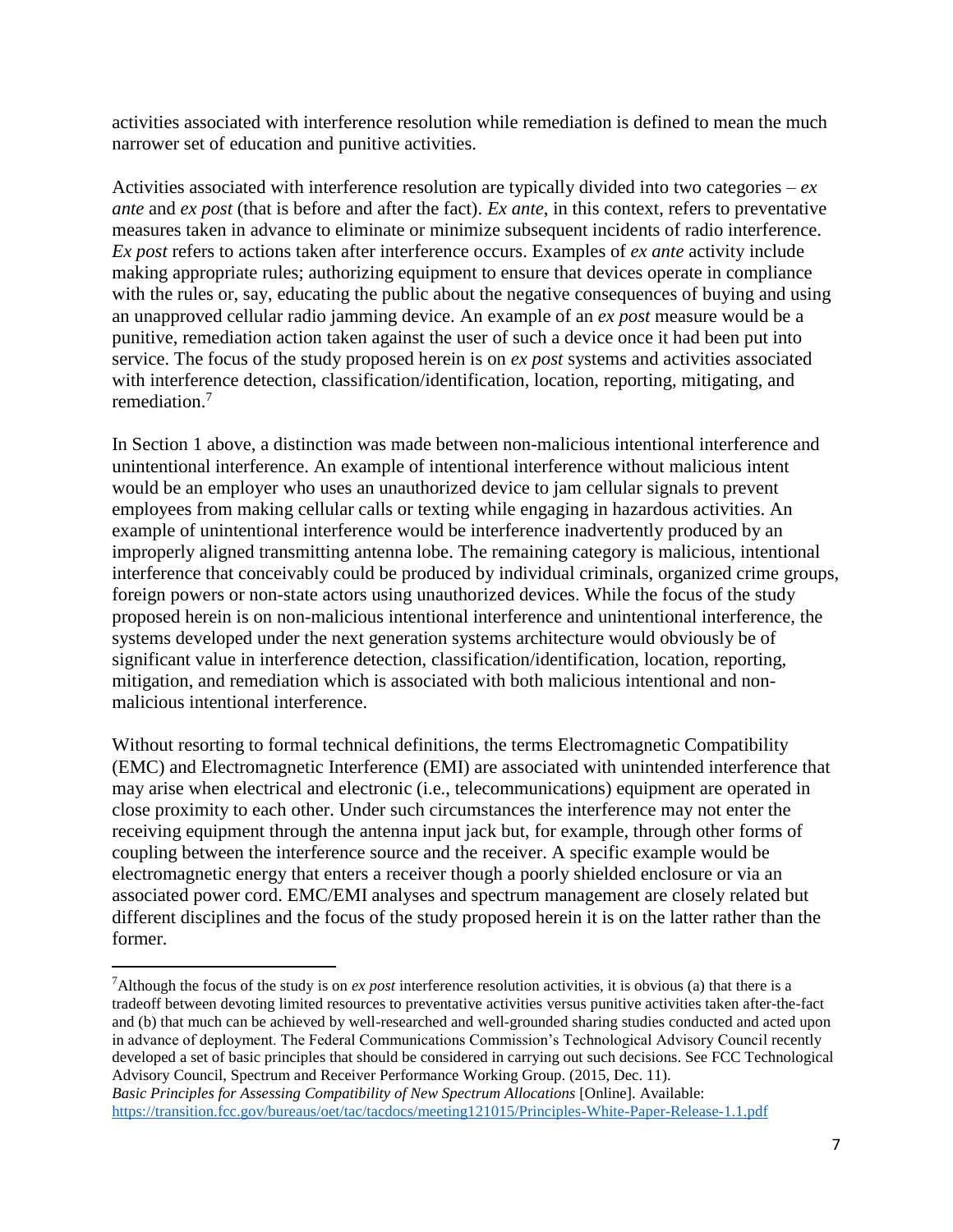# **4. Specific Tasks/Key Activities**

l

In carrying out the study, the performer shall execute the seven tasks described below. While the tasks are listed separately and sequentially, it is recognized that, realistically, all portions may be carried out in parallel and in an iterative fashion to produce the final deliverable – the next generation systems architecture for radio system interference resolution.

### **a. Document the Traditional Radio System Environment**

The changing environment for interference resolution is illustrated by noting that, in the not too distant past, radio communications systems (i) typically operated in the analog mode with a very limited number of modulation methods or waveforms and used a single or limited number of (often) narrowband channels that were fixed or manually selected rather than dynamically assigned, (ii) utilized high power transmitters with high antenna sites that produced signals that were easy to detect and locate using relatively unsophisticated, manually operated spectrum monitoring and direction-finding systems, (iii) were typically noise limited rather than interference limited, (iv) were licensed by the Commission (or authorized by NTIA in the case of government systems), and regularly transmitted unique identifying information (e.g., call letters) in the clear and (v) transmitted the associated information content itself in the clear or in a form that was otherwise easily decipherable. Moreover, end-user devices had very limited processing, storage and display capabilities and had no means of ascertaining their location. Finally, unapproved transmitting devices designed for deliberate jamming were not widely available.

The purpose of this task is for the performer to document the traditional radio system environment including not only traditional communications systems but also other spectrum consuming systems such as radar and radio astronomy. This will provide a historical context for recent technological changes such as the migration from analog to digital modulation techniques in modern systems. In performing this task, the performer may rely upon the TAC White Paper dated May 29, 2014 entitled "Introduction to Interference Resolution, Enforcement and Radio Noise"<sup>8</sup> while conducting its own literature reviews and interviews or utilizing other research techniques.

### **b. Study and Document the Changes Occurring in the Radio Environment and the Challenges Associated with Them**

In contrast to the traditional radio system environment described immediately above, the situation today is vastly different in nearly every respect. For example, many radio systems (i) increasingly operate in the digital mode using a myriad of complex waveforms that dynamically adapt to changing channel conditions while operating on multiple, dynamically

<sup>8</sup>D. N. Hatfield et al. (2014, Jun. 10). *Introduction to Interference Resolution, Enforcement and Radio Noise* [Online]. Available: [https://transition.fcc.gov/bureaus/oet/tac/tacdocs/meeting61014/InterferenceResolution-](https://transition.fcc.gov/bureaus/oet/tac/tacdocs/meeting61014/InterferenceResolution-Enforcement-Radio-Noise-White-Paper.pdf)[Enforcement-Radio-Noise-White-Paper.pdf.](https://transition.fcc.gov/bureaus/oet/tac/tacdocs/meeting61014/InterferenceResolution-Enforcement-Radio-Noise-White-Paper.pdf) See also D. Hatfield. (2014, Mar. 31). *Keynote Remarks for WSRD SSG Workshop V: Understanding the Spectrum Environment: Data and Monitoring to Improve Spectrum Utilization*  [Online]. Available: [https://www.nitrd.gov/nitrdgroups/images/d/dd/Understanding\\_the\\_Spectrum\\_Environme\\_-](https://www.nitrd.gov/nitrdgroups/images/d/dd/Understanding_the_Spectrum_Environme_-_Hatfield_-_keynote_remarks.pdf) Hatfield - keynote remarks.pdf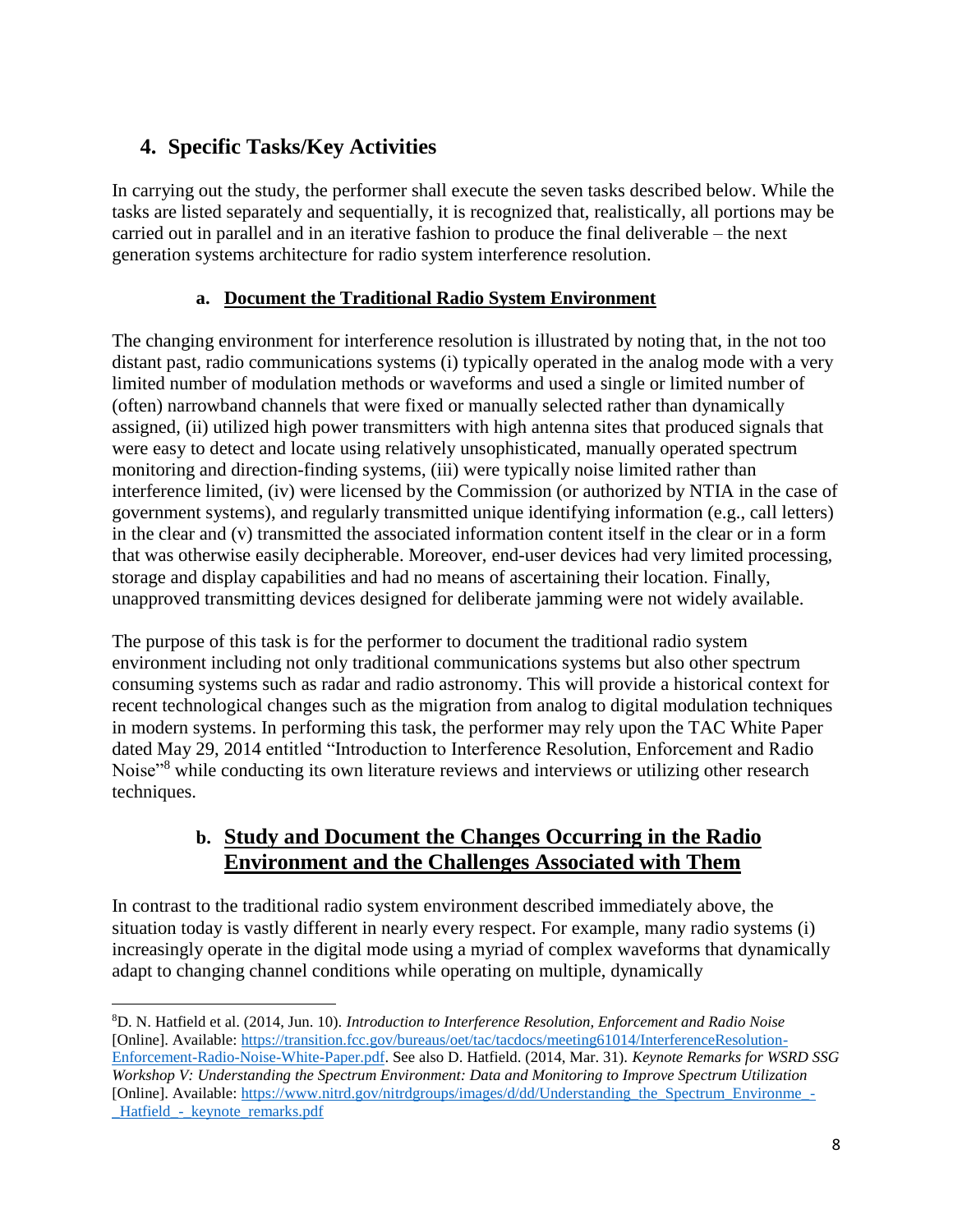assigned broadband channels scattered over numerous bands that may be shared with other services on an active basis, (ii) often transmit at low power and low elevations from hundreds of antenna sites in order to provide the necessary capacity (through frequency reuse) to communicate successfully with millions of highly mobile end user devices consuming and producing a rapidly increasing amount of broadband information (iii) are typically interferencelimited rather than noise-limited especially in congested suburban and urban areas (iv) are often unlicensed (e.g., in the case of Wi-Fi networks) or licensed by rule rather than on an individual basis and are not required to transmit unique identifiers (e.g., call letters or their equivalent) or communicate in the clear (e.g., without scrambling or encryption) (v) transmit the information content itself in "noise like" digital formats so that it is difficult to detect and to decipher and hence to classify or identify interfering signals for interference resolution purposes. Furthermore, because of the increased demand for spectrum capacity, widely deployed nomadic and mobile systems are moving higher up in frequency in the radio spectrum  $-e.g.,$  above 3 GHz and even into millimeter wavelengths.

Individually and in combination, the characteristics of these modern wireless systems present significant challenges to the relatively unsophisticated, manually operated spectrum monitoring and direction-finding systems used in traditional interference resolution activities. The dynamic nature of the modern wireless systems, the normal variability associated with radio propagation conditions, and the increased mobility of end user devices results in interference being highly intermittent in terms of time, space and frequency; furthermore, the shorter ranges associated with the use of lower power and higher frequency bands makes spectrum monitoring and direction-finding problematic from a limited number of fixed and mobile locations. From an enduser (and service provider) perspective, the noise-like characteristics of aggregated intentional and unintentional interference from multiple sources may manifest themselves as sporadic decreases in capacity rather than as an outright, easily distinguishable disruption of service. The interference resolution challenges are further compounded by the wider availability of unapproved transmitting devices designed for deliberate jamming.

These challenges are elaborated upon at some length in the TAC "Introduction to Interference Resolution, Enforcement and Radio Noise" White Paper referenced earlier while some specific challenges, such as temporary transmitter or receiver intermodulation, are dealt with in a more recent TAC paper entitled "Basic Principles for Assessing Compatibility of New Spectrum Allocations."<sup>9</sup> The purpose of this task is for the performer to build upon these reports in order to create and document a more in-depth and comprehensive understanding of the interference resolution challenges that are created by densification and an increasingly dynamic shared spectrum environment. A clear, in-depth and comprehensive understanding of these challenges is essential to the development of the next generation systems architecture for radio system interference resolution that is the ultimate objective of the entire study.

#### **c. Identify, Analyze and Document Improved Capabilities for Detecting, Classifying/Identifying, Locating, Reporting, Mitigating, and Remediating Interference**

 $\overline{\phantom{a}}$ <sup>9</sup> G. Lapin et al. (2015, Dec. 11). *Basic Principles for Assessing Compatibility of New Spectrum Allocations* [Online]. Available: [https://transition.fcc.gov/bureaus/oet/tac/tacdocs/meeting121015/Principles-White-Paper-](https://transition.fcc.gov/bureaus/oet/tac/tacdocs/meeting121015/Principles-White-Paper-Release-1.1.pdf)[Release-1.1.pdf](https://transition.fcc.gov/bureaus/oet/tac/tacdocs/meeting121015/Principles-White-Paper-Release-1.1.pdf)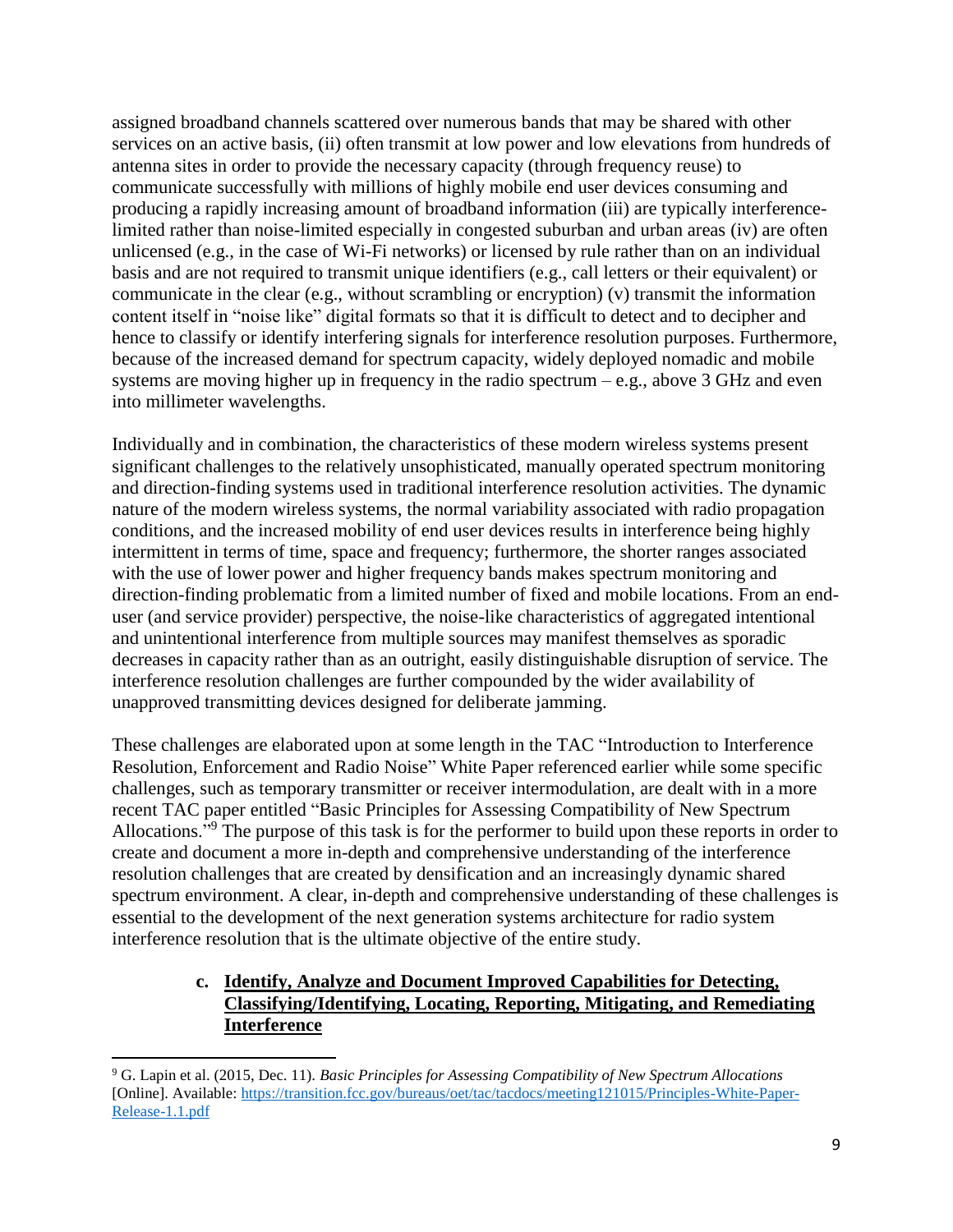While the developments described immediately above present significant challenges to traditional methods used for interference resolution, going forward the same or related underlying technological advances that produced them also hold great promise in terms of increasing the speed, efficiency and efficacy of interference mitigation and avoidance techniques. To take a simple example, the technology that enables frequency agility that can create harmful and hard to locate transient interference can also be used by the victim of that interference to evade it by moving to another channel or even another band.

More broadly, the falling cost and increased performance of digital signal processing, the increasing capacity and falling cost of computer memory, and the development of increasingly powerful mathematical algorithms have facilitated the expansion of sophisticated systems for interference detection, classification/identification, location, reporting, mitigation, and remediation. Such modern systems can significantly outperform the relatively unsophisticated, manually operated spectrum monitoring and direction-finding systems used in traditional interference resolution activities of the past.

For example, individual analog spectrum monitoring systems were severely limited in terms of (a) the amount of information on the radio frequency environment that they could collect, analyze in real-time, and store for later analysis and (b) their ability to share their information and analyses in a cooperative fashion with other, similar systems. Modern digital systems, on the other hand, are not only capable of collecting, displaying and storing signal amplitude information but phase (timing) information over wide-swaths of spectrum as well. That is, the monitoring systems (e.g., vector signal analyzers) are able to capture, analyze and store essentially all of the raw – i.e.,  $I/Q^{10}$  – information in an "RF spectrum snapshot" of the radio environment at a location<sup>11</sup> and the wider availability of broadband communications facilities allows the aggregation and analyses of spectrum monitoring data from multiple locations.

Furthermore, the reduced size, weight, primary power requirements and development costs (e.g., through the use of Software Defined Radio – SDR – techniques) of these advanced monitoring devices facilitate their being carried or mounted on various physical platforms ranging from satellites, to aircraft, to drones/UAVs, to fixed, high antenna tower sites, to low towers or poles, to ground based vans or other moving vehicles, to transportable packages that can be left at fixed location on a temporary basis, and to hand carried portable units. Each of these evolving platforms or form factors has a potential role to play in developing the next generation system architecture for interference resolution.

For instance, aircraft mounted monitoring equipment can be (and is being) used to detect multichannel signal leakage from cable television systems – leakage that may cause interference to over-the-air commercial and governmental radio services. It can also be used to verify the coverage of terrestrial (e.g., commercial) mobile radio services and to monitor background noise level changes over broad geographic areas. Spectrum monitoring equipment mounted on drones

<sup>&</sup>lt;sup>10</sup> I/Q  $[(I)$ nphase / (Q)uadrature] data shows both the changes in magnitude (or amplitude) and phase angle of a sine wave.

<sup>&</sup>lt;sup>11</sup> The collected information could be for one entire band or for one channel within a band and it could be for one or more antenna directions/sectors and polarity (e.g., horizontal or vertical).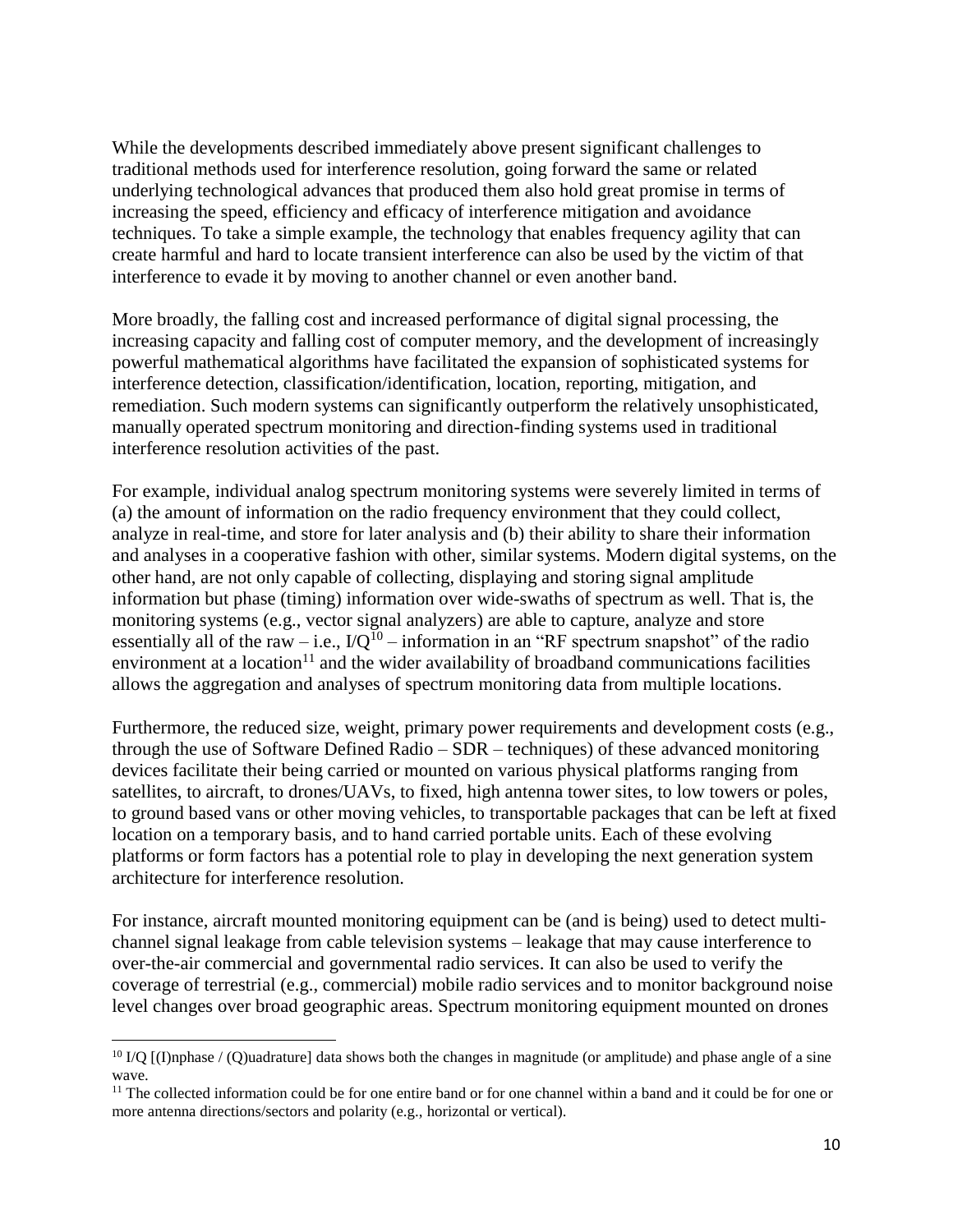can be used for similar purposes over smaller areas and in reacting to specific interference incidents. There are already a number of "spectrum observatories" operating from high, fixed antenna sites in multiple locations that are useful for general spectrum occupancy studies as well as arrays of low antenna sites that are being distributed around critical installations such as governmental facilities or major transportation hubs to protect the perimeter against interference intrusion on critical frequencies. Ground-based vans and SUVs have traditionally been used for spectrum monitoring purposes by the FCC, NTIA and other government agencies such as the FAA (as well as commercial service providers for drive testing), while portable units with direction-finding capability have been the mainstay for locating an interference source once its general location is known.

The TAC White Paper entitled "Introduction to Interference Resolution, Enforcement and Radio Noise" referenced earlier noted that the rapid growth in "intelligent" end user devices with greater signal processing power, expanded memory capacity and online connectivity into the Internet raises the possibility of using crowdsourcing as a way of improving interference resolution activities. The FCC is currently using crowdsourcing techniques to gather anonymous data from the smartphones of thousands of volunteers in order to better assess broadband performance nationwide.<sup>12</sup> The FCC Speed Test, as the app is known, could be expanded on a voluntary basis to include utilizing smartphones or more specialized devices to detect, store and report information on suspected interference on a near real-time basis if needed. The information collected from end user devices could be combined with other information gathered by the end user's service provider from within the associated network (e.g., information on dropped calls or interrupted data connections) to detect, locate, report and assist in determining the cause of intruding or harmful interference.

More sophisticated spectrum monitoring platforms and equipment can be used in three other important ways as well:

First, as noted before, the dynamic nature of modern wireless systems, the normal variability associated with radio propagation conditions, and the increased mobility of end user devices results in interference being highly variable in terms of time, space and frequency. Accordingly, long term, manned monitoring is inefficient and significant improvements in efficiency and effectiveness can potentially be obtained by engaging in automated monitoring and remote reporting from locations and in frequency ranges that are of special interest because of interference concerns. By using the information from the automated systems, efficiency and effectiveness can be improved by dispatching interference resolution personnel only at times when more is known about the characteristics of the interference.

The same type of monitoring approach can also be used to establish a baseline knowledge of the signals present in a given area and band of interest under normal, uncongested conditions. The monitoring system(s) can then be used to more readily and automatically detect, classify/identify, locate and report on any intruders under abnormal conditions. Note that this information may not necessarily come from a separate standalone monitoring system. It could also come from a

<sup>12</sup> For a description of the FCC's Measuring Broadband America program see *Mobile Broadband America* [Online] Available:<https://www.fcc.gov/general/measuring-broadband-america>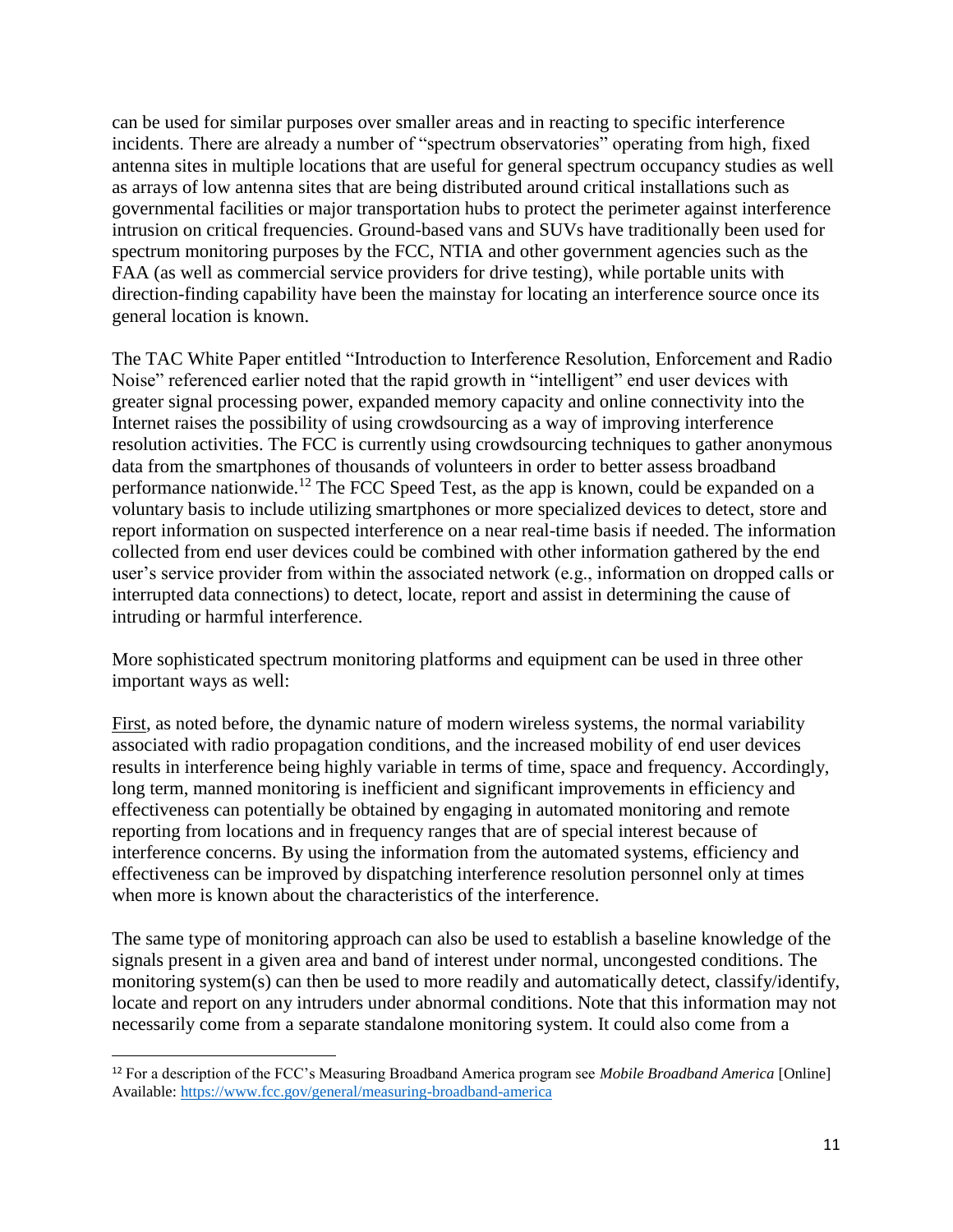spectrum analyzer connected to an application specific receiver actually handling live communications traffic from, for example, one sector of a commercial mobile radio system antenna.

Second, and related, measurements made by more sophisticated spectrum monitoring platforms and equipment can be used not only in their normal role of detecting intentional and unintentional interference, but also to provide feedback to the system causing the interference to allow it to automatically adjust its operation to mitigate the interference. In engineering terms, this changes interference management among users in a shared spectrum environment from an open loop system to a closed loop system. Operating on a closed loop basis would allow the stations to be operated closer to each other in terms of frequency separation, transmitting times and spatial separation.

Take the latter, spatial separation, as an example. Radio propagation conditions along a path from an interfering transmitter's output to a victim receiver's input can vary significantly, depending upon a host of factors, including changes in atmospheric conditions and in natural and manmade clutter<sup>13</sup> along the path between the two. In the VHF and UHF regions of the spectrum, certain atmospheric conditions can cause a propagation phenomenon called "ducting" that can result in abnormally strong signals at certain times of the year over certain paths. In some regions of the spectrum, signal strengths (and hence the resulting interference) will vary as crop conditions or the condition of deciduous trees along the radio path change with the season. With a closed loop system, when changes in conditions produce interference the system producing the interference could be instructed to reduce power, change its antenna characteristics, or take other measures to mitigate the interference. Such near-real-time changes could produce significant gains in spectrum efficiency in bands with cooperative sharing arrangements.<sup>14</sup>

Third, I/Q information collected from one or more different sources can be used for *ex post* forensic analysis to determine the root causes of a particular interference incident. This would work in a similar way to how flight data recorders or "black boxes" are used to give investigators clues to the causes of accidents associated with commercial aviation. The results of the forensic analyses could be used not only for de-confliction and remediation purposes but also for developing *ex ante* rules and regulations to reduce the occurrence of such interference incidents in the future. For example, if the harmonics from transmitters operating in a particular service regularly cause interference to systems operated in harmonically related spectrum, the rules regarding the radiation of such spurious emissions could be adjusted accordingly through a normal notice and comment rulemaking proceeding at the FCC.

The paragraphs above provide an introduction to how the falling cost and increased performance of digital signal processing, the increasing capacity and falling cost of computer memory, the development of increasingly powerful mathematical algorithms, and related developments have

l

<sup>&</sup>lt;sup>13</sup> In addition to terrain, manmade structures, trees, large bushes and other vegetation (or, more generally land uses/land cover or "clutter") can cause radio signals to weaken significantly as they travel from one location to another. The associated, incremental loss in signal strength is referred to as "clutter loss."

<sup>14</sup> This would be particularly true in situations where the spacing is based upon an *a priori* worst-case analysis intended to reduce *ex post* risk of interference or to allow the entity producing the interference to make *ex* post modifications to its system without going through protracted negotiations or regulatory proceedings.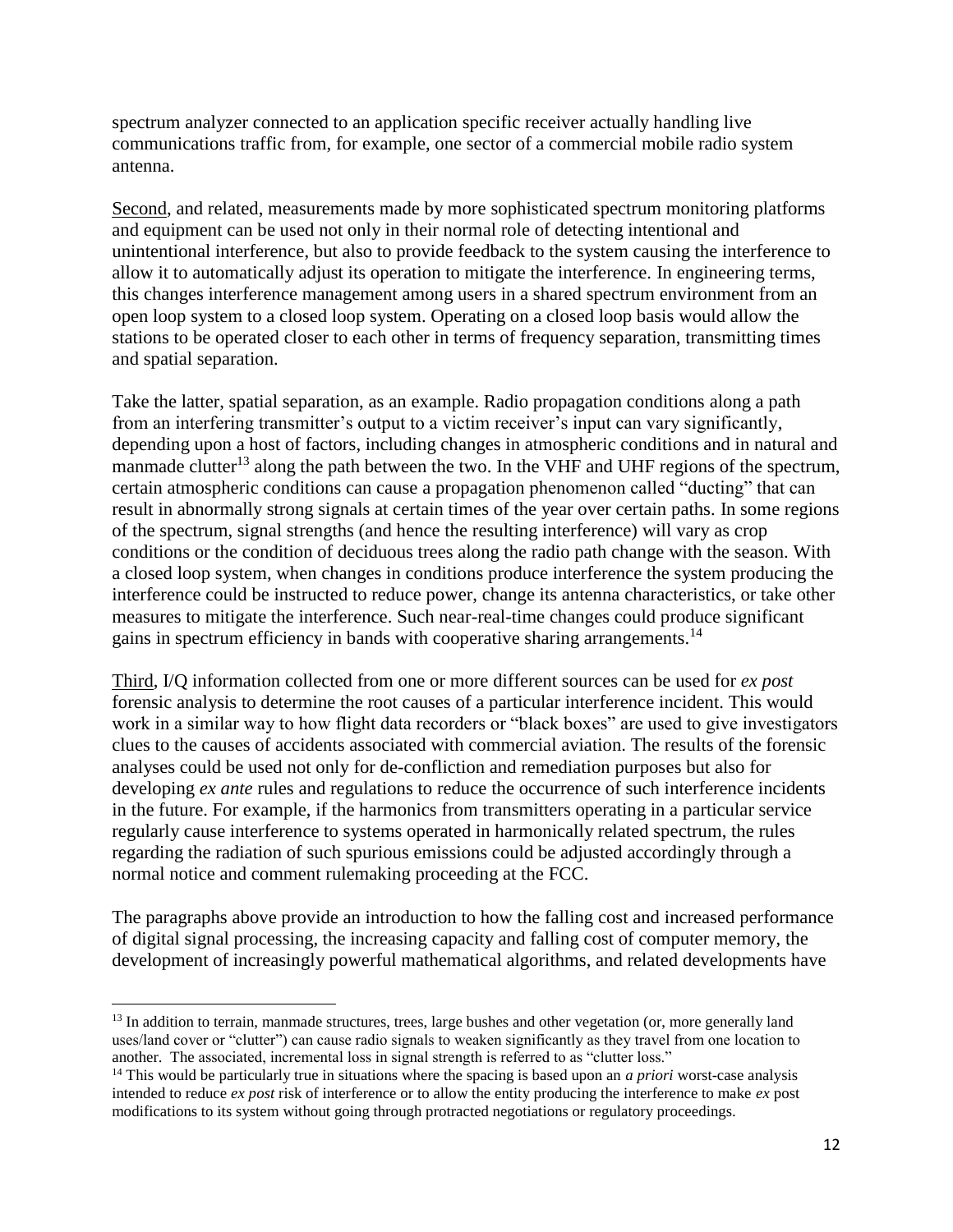increased the availability or potential availability of sophisticated systems for detecting, classifying/identifying, locating, reporting, mitigating and remediating sources of interference. The purpose of this task is for the performer to conduct a more comprehensive and in-depth study of these emerging systems. The primary objective of the task is not to gauge the ultimate technical and operational value of any particular system or collection of systems, but, rather, how their existence might inform or guide the development of the next generation systems architecture for radio system interference resolution that is the ultimate objective of the entire study.

#### **d. Identify Current and Evolving Radio Spectrum Interference Resolution Requirements**

The next generation interference resolution system must be architected in a way that supports the functionality necessary on an *ex post* basis to prevent or mitigate the effects of harmful interference on wireless systems. There are at least four complicating factors that must be considered in developing the architecture:

First, the effects of harmful interference can range from endangering or disrupting critical navigation and timing systems such as GPS/GNNS over a wide area to affecting only a handful of commercial end user devices operating in a limited area. A further complicating factor is that the same functionality (say interference detection) that is critical to preventing and mitigating specific instances of harmful interference is also useful in discovering areas, frequencies and/or times where interference is approaching but has not exceeded harmful levels thus allowing preventative steps to be taken in advance of actual harm. Or, even lower in priority, the same functionality can be used to find and document underutilized spectrum that might be a candidate for reallocating or sharing.

Second, as alluded to before, certain geographic areas (e.g., transportation hubs) and/or services (e.g., GPS) may have specialized systems dedicated to detecting, classifying/identifying, locating and reporting encroaching interference. Choosing a balance between using specialized versus more general purpose interference resolution systems is a fundamental one from a systems engineering and architectural standpoint as is the extent to which the two interact in a cooperative fashion with each other to reduce costs or improve performance.

Third, in certain shared spectrum bands, spectrum is (or will likely be) managed by a Spectrum Access System (SAS) on essentially a real-time basis. The details of these SAS systems will vary depending upon the characteristics and requirements of the sharing services/systems in different bands. The point here is not to describe the details of these evolving systems but simply to note that the SAS systems may have available to them certain information (e.g., information gleaned from spectrum sensing) that may be useful to the more general purpose interference resolution system, and that the general purpose system may be able to help the more specialized system if the latter is impacted by interference from systems that are not under its control.

Fourth, there is a need to distinguish between interference data that are collected principally for routine occupancy, mitigation and de-confliction purposes, for example, and interference data that are intended to be used in formal remediation proceedings that may lead to legal sanctions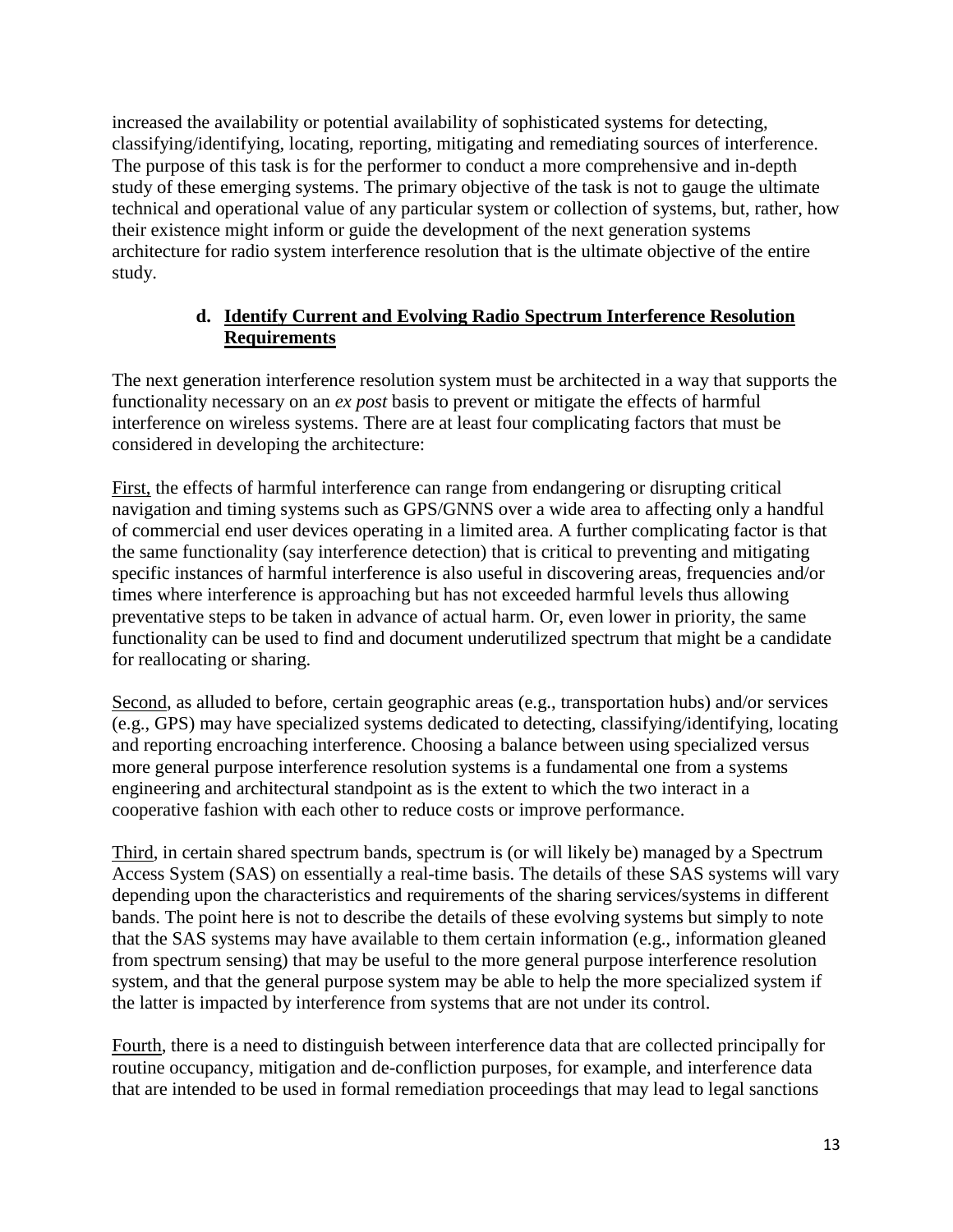such as fines, cease-and-desist orders, forfeitures, equipment seizures and even criminal prosecution. Clearly interference data collected in the pursuit of formal remediation proceedings must be handled even more scrupulously and issues such as data integrity, chain of custody, privacy, security and provenance must be addressed. Data integrity, in this context, refers to maintaining and assuring the accuracy and consistency of data between the time when it is collected until it is used in an administrative or court proceeding. It is essential to ensuring that the data presented at the proceeding have not been tampered with or corrupted.<sup>15</sup>

These four complicating factors suggest very different requirements for the next generation interference resolution system. The purpose of this task is for the performer to gain a more indepth and comprehensive understanding of these requirements by finding and analyzing more detailed information about both the specialized and general purpose systems from the FCC, NTIA, and other agencies. This shall include understanding the underlying mission requirements and environments that are being addressed as well as identifying and analyzing the associated functional requirements and design constraints. Similar to the fourth task described in Subparagraph 4.c., above, the primary objective of the task is not to judge the appropriateness of these itemized requirements but, rather, to determine how their existence might inform or guide the development of the next generation systems architecture for interference resolution that is the ultimate objective of the entire study.

#### **e. Identify, Analyze and Document Privacy Issues Associated with the Development of the Next Generation Systems Architecture for Radio Spectrum Interference Resolution**

Section 4.c above described sophisticated new and improved systems and platforms for detecting, classifying/identifying, locating and reporting interfering signals. These developments promise vast improvements compared to the relatively unsophisticated, manually operated spectrum monitoring and direction-finding systems traditionally used for interference resolution purposes. However, proposals for the wider use of some of these more sophisticated systems and platforms may raise new privacy issues, the resolution of which may influence or constrain the development and deployment of these advanced solutions.

The traditional monitoring systems used for interference resolution were largely based upon spectrum analyzer technology that measured the received power versus frequency over a frequency range determined the capabilities of the instrument. While these scalar measurements were and are useful in characterizing some aspects of the desired and undesired (interfering) signals, scalar measurements of received power versus frequency are inadequate in terms of handling modern broadband signals which may be intermittent or "bursty" in character and which are likely to use complex modulation schemes and waveforms. By themselves, instruments using scalar measurement are unable to extract the information content from a received signal and thus provide a degree of privacy for the generators of the desired and undesired signals.

<sup>&</sup>lt;sup>15</sup> Information on interference incidents collected by private sector or non-governmental actors presents different issues than evidence collected by an entity like the FCC which is charged by federal statute with enforcement. Also, evidence collected by automated versus manual techniques may present special issues in terms of system requirements.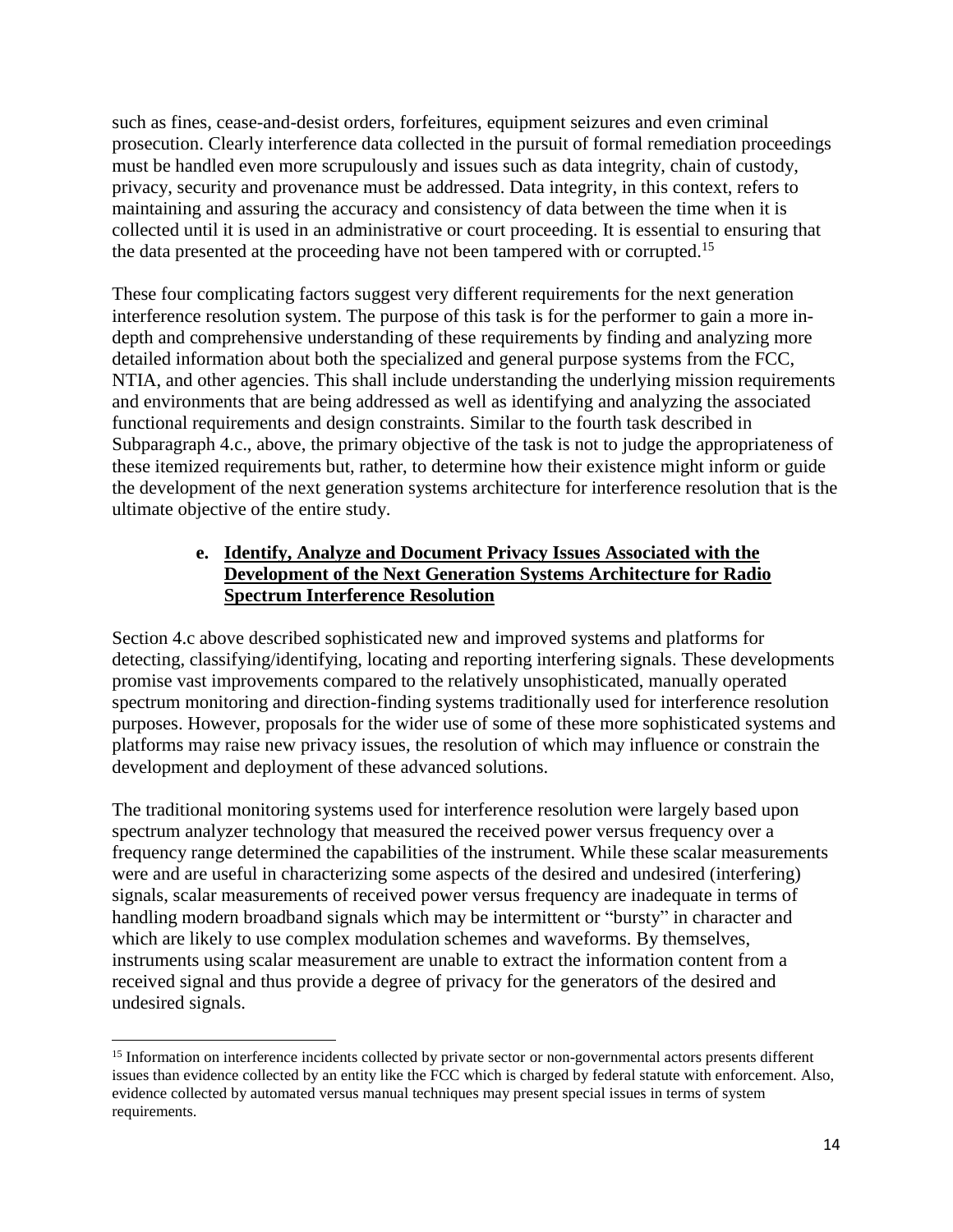Given the increasingly wide variety of desired and undesired signals and unintended and incidental radiation that may be encountered in interference resolution activities today, increasingly sophisticated monitoring systems that include vector signal analyzers or real-time signal analyzers are evolving. These evolving systems can provide significant advantages in terms of detecting, classifying/identifying, locating and reporting on interference by being able to capture, store, and analyze on a real-time or forensic basis *all* of the raw (I/Q) information from a wide swath of spectrum in a given location and direction.<sup>16</sup> Coupled with modern SIGINT<sup>17</sup> capabilities, these increasingly sophisticated spectrum monitoring systems can be used to classify/identify interfering signals for interference resolution purposes but the same type of capabilities can also be used to provide the raw bit streams associated with the end user's voice, data, image or video traffic. This bit stream may include identifying information (e.g., the equivalent of call-letters) sent in the clear (or not), meta-data providing information on the content being carried including, perhaps, its source and destination, and the content itself which may or may not be encrypted.

Such techniques could be extremely valuable in terms of interference resolution by, for example, allowing the identification of the unique signature of particular interfering device or class of devices (say the power supply of a lamp fixture from a particular manufacturer) or, using the decoded meta-data, identification of the base station antenna sector from which interference is being received. But these potentially powerful benefits must be balanced against the possibility that, barring some form of constraints, the end user's voice, data, image or video content and sensitive meta-data associated with the content may be monitored and exposed. The implications of such a loss of privacy may be different depending upon whether the monitoring is being done by a private sector or public sector entity and whether the interference is merely a temporary annoyance at one extreme or intentional, malicious interference that presents an immediate threat to the safety of life and property and homeland security at the other extreme.<sup>18</sup>

The purpose of this task is for the performer to identify, analyze and document such privacy issues and the contexts in which they might arise. The objective of the task is not to make judgments about the proper balance between privacy and security, but, rather, to convey how privacy concerns might influence or constrain the development of the next generation systems architecture for interference resolution that is the objective of the entire study.

l

<sup>&</sup>lt;sup>16</sup> Up until recently, the amount of I/Q information that could be stored and electronically transported was severely constrained. This limited the real-time bandwidth that could be recorded and how long the recording lasted. These practical constraints reduced potential threats to privacy but the falling cost of digital storage and broadband digital transport have significantly reduced these restrictions. For example, it is now possible to collect hours of I/Q information with a real-time bandwidth of 100s of MHz over a frequency range into the tens of GHz.

<sup>&</sup>lt;sup>17</sup> SIGINT (signals intelligence) is information gained by the collection and analysis of the electronic signals and communications of a particular target.

<sup>&</sup>lt;sup>18</sup> For an overview of legal and ethical issues associated with the collection of real Internet traffic see W. John et al., "Passive Internet Measurement: Overview and Guidelines based on Experiences," *Computer Comm.,* vol. 33, no. 5, pp. 533–550, Mar. 2010. [\(link to full text\)](https://www.researchgate.net/profile/Wolfgang_John/publication/222402941_Passive_internet_measurement_Overview_and_guidelines_based_on_experiences/links/0fcfd508a984f3492b000000.pdf). For a focused article on the legal aspects of spectrum monitoring see P. Ohm et al., "Legal Issues Surrounding Monitoring During Network Research," *ICM '07 Proc. 7th ACM SIGCOMM Conf. on Internet Measurement,* San Diego, Calif., 2007, pp. 141–148.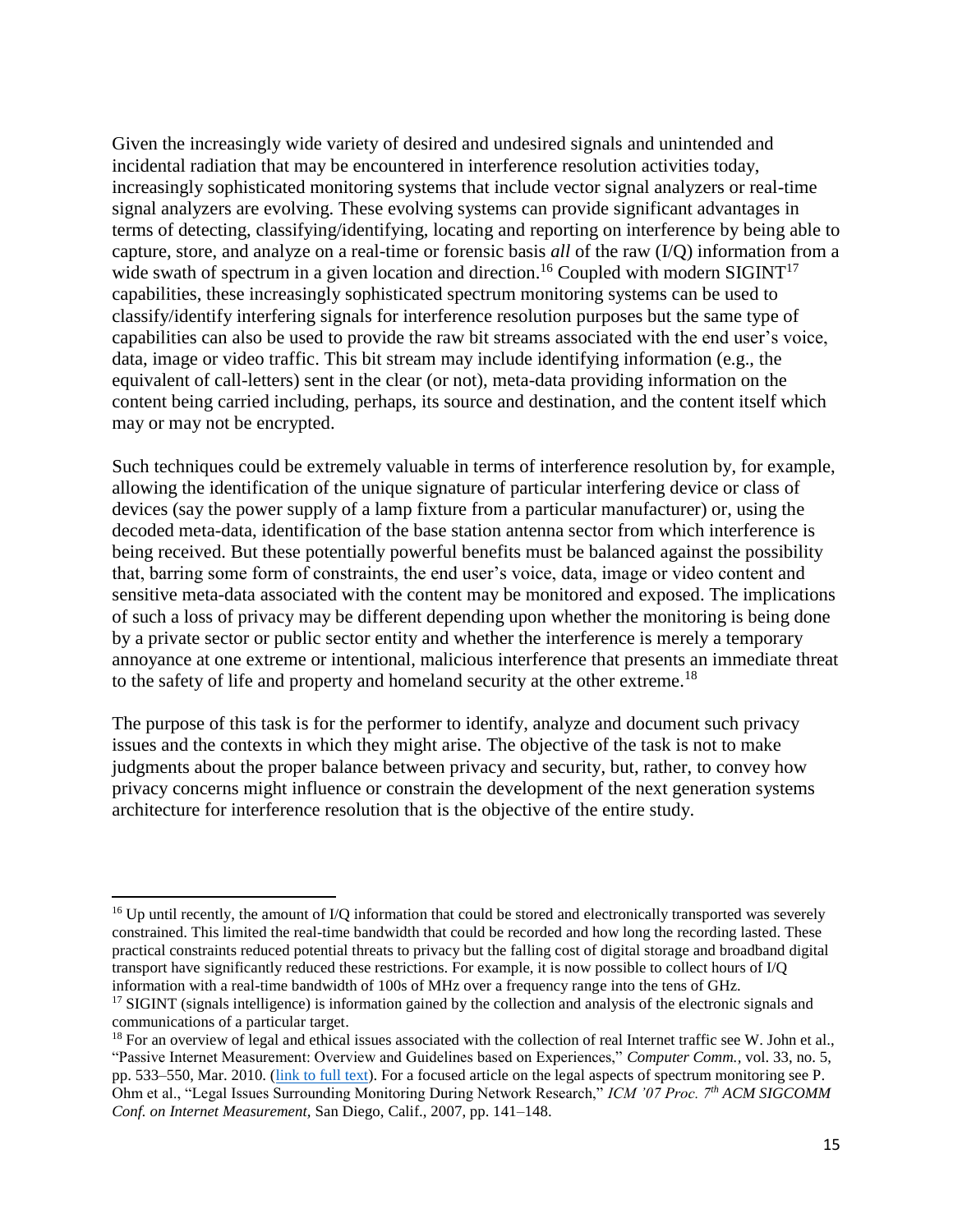#### **f. Identify, Analyze and Document Potential Cybersecurity Issues Associated with the Development of the Next Generation Systems Architecture for Radio Spectrum Interference Resolution**

The changes envisioned in moving from today's system for interference resolution to the next generation version that takes into account the profound changes in the RF environment described earlier will inevitably lead to increased (or at least significantly changed) exposure of the system to cybersecurity threats and vulnerabilities.<sup>19</sup> Elements that might be included in the next generation interference resolution architecture are SAS systems, specialized and general purpose monitoring systems operated by various entities, and a host of others. Considering these elements and some recent interference/remediation issues, a number of threats can be easily postulated. For example, the FCC maintains more than 40 specialized, publicly accessible data-bases several of which are essential or at least useful in interference resolution. These include data-bases associated with licensing, radio call signs, equipment authorization and antenna structures.

Consider the first, licensing. If monitoring reveals a signal of interest in a band, a threshold question is whether or not the station is licensed or authorized to operate there. If the license data-base is compromised, a response to a query by the operator of the monitoring equipment could indicate that the station is licensed or authorized to operate in the band when, in fact, it is not. A compromised call letter data-base could lead to similar results. In either licensed and unlicensed bands or services, interference may be produced by the operation of illegal, unapproved equipment or devices. This means that a field agent or other person investigating an interference incident may be misled if the equipment data-base has been compromised. Finally, the FCC's antenna structure registration data-base can be useful in locating potential sources of interference and gaining access to the antenna site if needed. A compromised data-base could impede this process. Similar threats are associated with data-bases (e.g., the Government Master File) operated by NTIA and individual federal agencies.

The purpose of this task is for the performer to (a) research and assess cybersecurity threats associated with the migration to the next generation systems architecture for interference resolution, (b) develop and document insights that will help guide and inform the development of the next generation systems architecture to be carried out in the next task, and (c) provide requirements on that architecture based upon the assessment and insights. In carrying out this task, the performer should take advantage of cyber risk management strategies work already done – or being done – in the communications area including the NIST's Cybersecurity Framework (ICF), the National Initiative for Cybersecurity Education (NICE), the FCC's Communications Security, Reliability and Interoperability Council (CSRIC), numerous activities of the Department of Homeland Security and more focused network security work being conducted by industry/academic groups such as the Wireless Innovation Forum.<sup>20</sup>

<sup>&</sup>lt;sup>19</sup> For a useful taxonomy of communications jamming techniques that are associated with the widespread availability of SDR technology, see M. Lichtman et al., "A Communications Jamming Taxonomy," *IEEE Security & Privacy,* vol. 14, no. 1, pp. 47–54, Feb. 2016.

<sup>&</sup>lt;sup>20</sup> For a substantial amount of well vetted information that is directly relevant to this task, see FCC Task Force on Optimal PSAP [Public Safety Answering Point] Architecture, Working Group 1, *Cybersecurity and Next Gen Systems: Optimal Approach to Cybersecurity for PSAPs* [Online]. Available: [https://transition.fcc.gov/pshs/911/TFOPA/TFOPA\\_WG1\\_Cybersec\\_Next-Gen\\_Systems-042915.pdf](https://transition.fcc.gov/pshs/911/TFOPA/TFOPA_WG1_Cybersec_Next-Gen_Systems-042915.pdf)